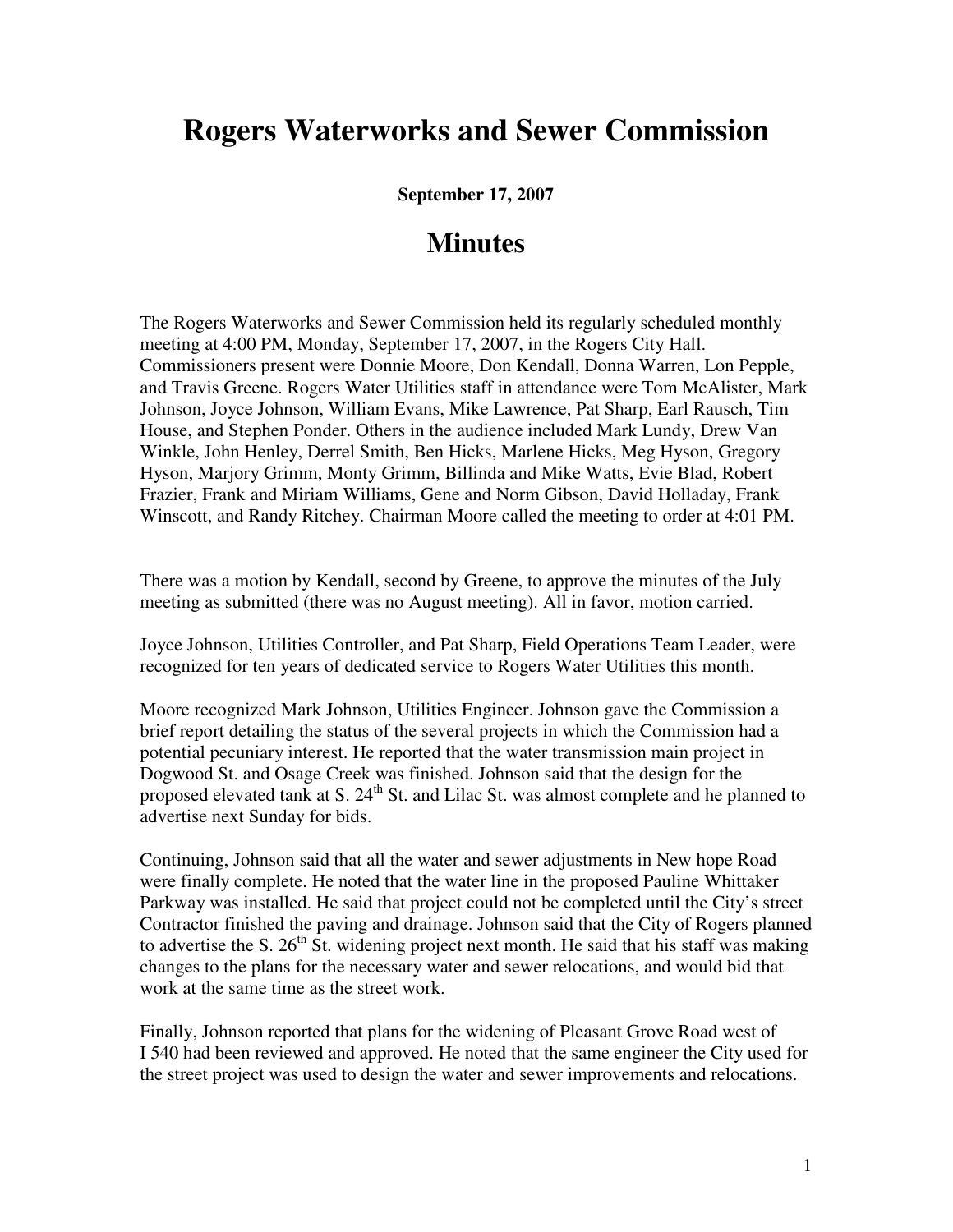He said that the proposed widening of the Pleasant Grove Road Bridge over I 540 would have little effect on the existing water and sewer facilities in the area.

Moore recognized Everett Balk, Project Facilitation Engineer. Balk presented the Commission with a brief report of the activities of his section. He commented about the drop off in the number of plans submitted for review and approval over the past two months. He said his staff was aiding Mark Johnson with plan production, and the Rogers Pollution Control Facility with plans for a sludge dryer.

Moore recognized Mark Johnson again. Johnson reported that his staff had designed another route for the proposed 24-inch water main across I 540 north of New Hope Road. He said that, since the highway was built in a deep cut, a proposed jack and bore across the highway would be excessively deep, unless the bore was further north. He said that there was sufficient right-of-way on the west side in the Metropark addition, roughly aligned with the proposed Ash St. bridge. The land owner on the east side of the highway, Bob Oliver, had asked for "a waiver of all fees" for any future development, in return for an easement. Johnson said that the Utilities' contractor, Crossland Heavy, had submitted a proposed change order of \$1.3 million. He said that he had had no time to discussed the cost increase with any of the Utilities' business partners (Tim Graham, Collins Haynes, Nari Krushiker) before the Commission meeting. Johnson said that the existing water system was sufficient for the two hotels under construction and a third hotel under consideration. A catastrophic fire would tax the system, he said. Johnson said the water transmission main was part of an overall master plan that would loop transmission mains around the city of Rogers, not just for the hotel development.

There was several questions from the Commission. Kendall anted to know how much the original contract was for, and how much the Commission had agreed to pay for in the beginning. Johnson said that he thought the original contract was for about \$2.1 million, which included a sewer line in Stoney Brook Road. He could not recall the cost apportionment between the parties. Moore said he thought the Commission had committed itself to pay for the improvements. Kendall opined that conditions had changed. He also said that he thought it would be a mistake to waive the impact fees for anyone, since the fees were being challenged in a lawsuit. Pepple asked that the partners be apprised of the situation, and that staff bring a recommendation to the Commission at the next meeting.

Moore recognized Randy Ritchey, engineer for the proposed Angler's Bend mixed-use development in Benton County. Ritchey told the Commission that he had been in contact with the staff, submitted plans for the development, and had received a letter from the RWU staff outlining the conditions for approval of the proposed development (the old Yogi Bear campground and waterslide) on Highway 94 East. One condition was that the Commission had to approve the extension of services, he said.

There were a lot of questions regarding the capacity of the existing water system. What about the water pressure? Moore asked. McAlister said that the staff had determined that the development could have up to 300 gallons per minute. He said that the development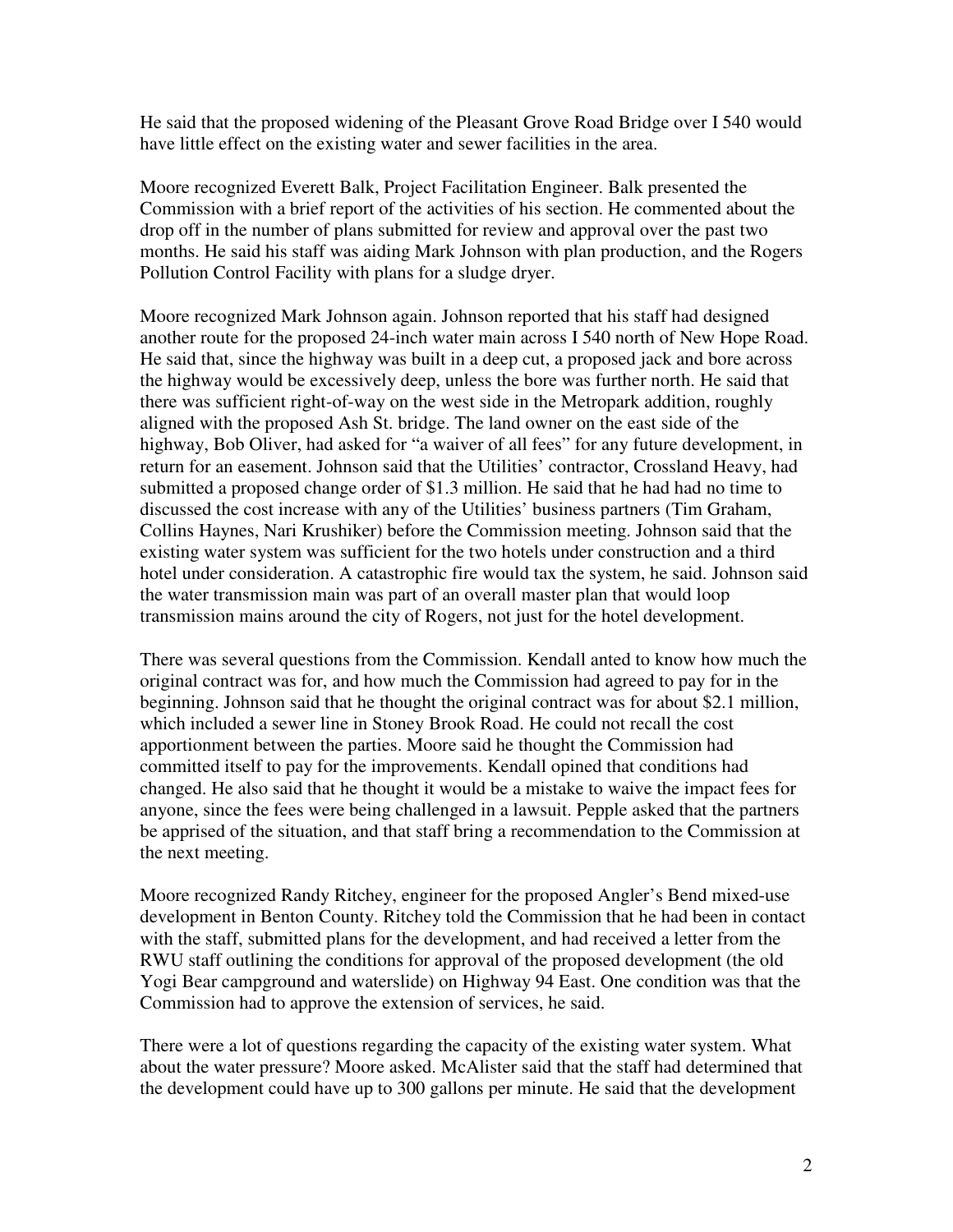would have to build a system of mains, pump(s), and tank(s) to meet peak demand or fire protection demand. Moore asked about the capacity of the existing wastewater treatment plant. Ritchey said that the plant was rated at about 30,000 gallons per day. What would the development require? Moore asked. McAlister said that, based on 2.5 persons per living unit and 100 gallons per person per day, the plant might see 40,000 gallons per day. Moore and Kendall expressed doubt about a privately owned wastewater treatment plant. How would the developer warrant the continued, long-term operation of it? Ritchey said that the developer would be willing to put up a bond.

Moore recognized several persons in the audience that were interested in the matter. Dave Holladay of Quail Meadow said he was worried about the possible effect on water pressure. Mike Watts expressed similar concerns, noting that when the Avalon Addition came on line, the water pressure fluctuated wildly when a hydrant was opened in that addition. Frank Winscott, Benton County JP, said that he was concerned about the wastewater treatment plant being operated by a private, out-of-state developer. In the end, the Commission deferred the recommendation of the development to the City Council, asking the engineer to get back with the staff and try to answer the questions raised at the Commission meeting.

Moore recognized Drew VanWinkle of Lundy Allard Company, auditors for the City of Rogers. Van Winkle presented the Commission with annual audits of the Water system and the sewer system. He pointed out two small changes from years past: he separated impact and access fee revenue separately, and he noted that the Rogers Water Utilities were being sued over the impact fees. There were no exceptions to the audit reports.

Moore recognized Mark Johnson again. Johnson gave the Commission a brief report on the feasibility of procuring easements for a possible connection to the planned treatment plant to be built by Northwest Arkansas Conservation Authority (NACA) west of Cave Springs. Johnson opined that most of the work could be performed in-house with existing engineering staff. He said that the staff would need to consult with environmental specialist to help pick the route from the existing treatment plant to the NACA plant. With the preparation of easements and procurement of same, he estimated that it would take at least a year, and cost about \$900,000.

Moore said that he asked staff to look at procurement of easements now, instead of waiting fifteen to twenty years, when land prices would be much higher, and construction much more difficult (expensive). McAlister said, that, if we were going to get easements, it would never be less expensive than it is now. Can we afford it? Kendall asked. McAlister said that there were sufficient funds in the sewer department to fund such a project. There was a motion by Kendall, second by Warren, to direct the staff to proceed with the project. All in favor, motion carried.

Moore recognized Joyce Johnson, Utilities Controller. Johnson presented the Commission with financial reports for July and August (there was no August meeting). Johnson reported that sales were flat compared to last year (an extended drought). She also noted that purchases were up from Beaver Water District, causing a higher than